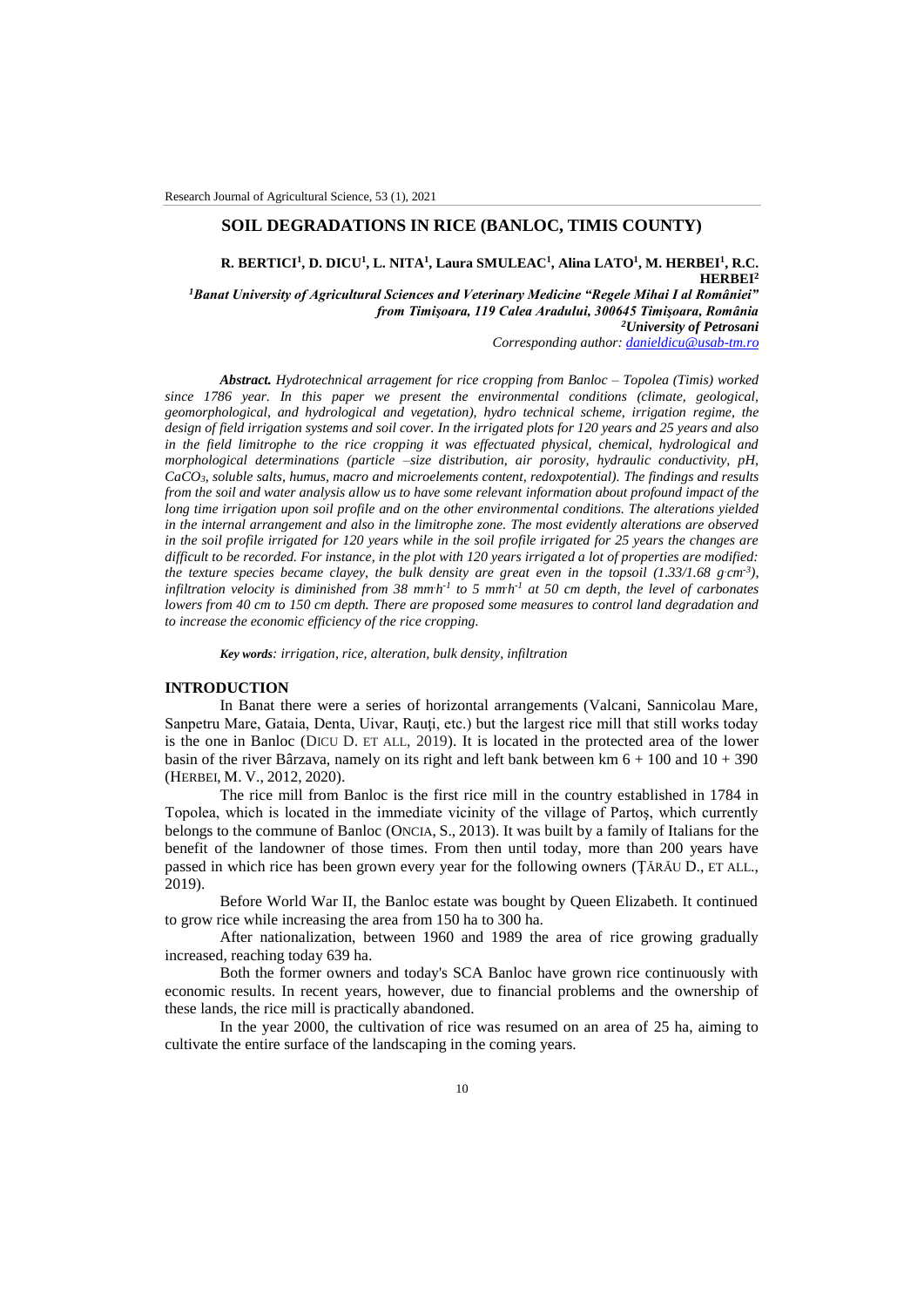The objectives of the horizontal arrangements are desalination of the soils on the root layer, prevention of secondary salting of the surrounding soils, ensuring the conditions for soil improvement, timely realization of desalination and / or desalination of soil - parent material groundwater, obtaining rice production (ŢĂRĂU, D., ET ALL, 2013, 2015).

At the Banloc rice field, due to the high operation and maintenance costs of the rice field, as well as due to the drainage system - inefficient drainage, a series of degradation phenomena appeared which gave rise to the modification of the morphological, physical and chemical properties of the soils.

### **MATERIAL AND METHOD**

Soil samples were collected from the Banloc rice field in 1997 and compared with the analyzes from 1975, observing the changes in the physico-chemical properties of the soil during 23 years. The changes of all soil properties to a non-irrigated land, irrigated for 25 years and irrigated for 120 years, were also followed.

The equation of the balance of water and salts by physical and mathematical modeling was also used, establishing the washing curves for the different water norms (FLOREA N., ET ALL., 1987).

The samples collected were analyzed at OSPA Timişoara according to the methodology of ICPA Bucharest and the STAS in force. Granulometry, DA, D, hygroscopicity coefficient, permeability were determined. A series of indices were calculated such as: PT, PA, CO, CC, CU, CT, GT (BERTICI, R., ET ALL. 2012).

The surface of the rice field falls within the plain of the Barzava river. The important source for irrigation in the area is the Barzava River from which water is captured by gravity or by pumping (POPESCU, C. A., ET ALL. 2020).

For the gravitational capture of water, in the middle of the last century, the gravitational intake was made on the river Barzava, from Great Rovinita, consisting of a concrete dam and a dam with two openings on the intake and supply channel (Italian Canal) (ROGOBETE GH., ET ALL, 2015).

The Italian canal has a length of approx. 12 km starting from the place of Great Rovinita and goes parallel to the course of Barzava and then of Birdeanca, and at  $km 7 + 200$  it crosses through a siphon the river Barzava on the left bank, after which it enters the fishery and rice paddy and evacuates again in Barzava at  $km 6 + 100$  dam on the left bank (NITĂ L., ET ALL 2018, 2019).

The Italian canal was built in the last century and demolished at the initial quota in 1951 when it was provided with a transport capacity of at least 2 m3 / sec. Along it are currently arranged in an area of 352 ha, field crops and vegetables, as well as a fishing arrangement of 124 ha and rice fields in an area of approx. 600 ha.

The rice field was divided into distinct watering sectors, in order to give the possibility to fill the plots with water, by rotation, by adjusting the closing and opening of the dams in the network of supply channels.

*Supply network*

This was analyzed in terms of transport capacity and control quotas to ensure the difference between the water level in the canal and the level of plots served by 25-35 cm.

The sizing of the sector supply channels was done with the hydromode increased 2-4 times  $(7.14-14.281/ s)$  in order to shorten the flood duration of the plots.

The distance between the supply channels is on average 350 - 400 m.

The total length of the supply network is 5030 m and with a volume of 61225 m3.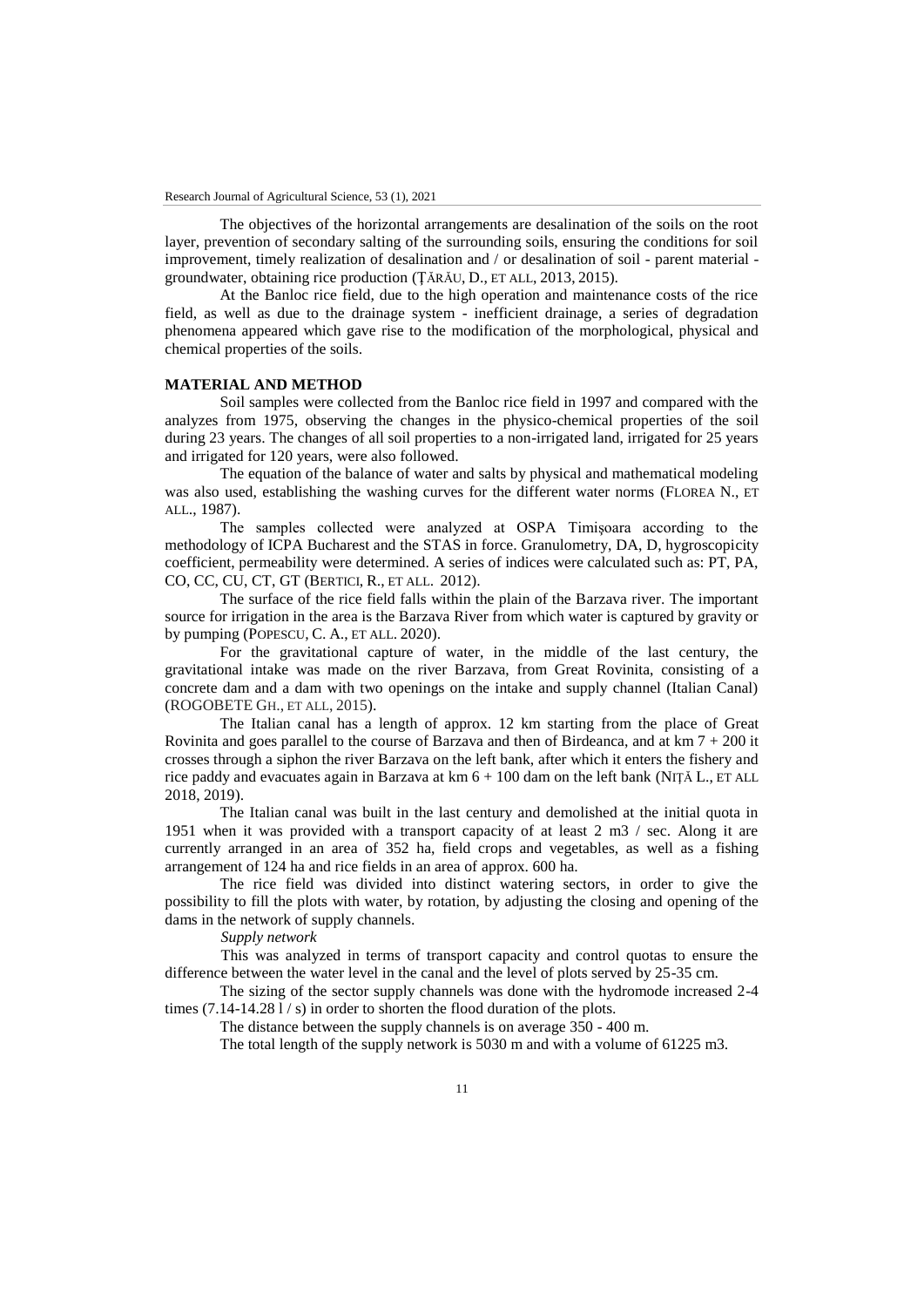Dams are installed on the supply network to direct the water as well as to raise the level on the canal.

At the intersection between the two pairs of plots, vents for installing water from the canal to the plot are installed.

*Exhaust network*

The drainage network ensures the emptying of the plots and the water management in the nearest discharge emissary (Barzava) as well as the isolation of the rice field surface from the rest of the land (through belt canals) in order to prevent the contamination of the neighboring surfaces.

The discharge of the collected waters is done gravitationally through the existing drainage network (Roiga system), or by pumping, through the existing pumping station - Topolea.

The depth of the canals is between 1.5-2.5 m, thus ensuring the drainage of the soils after harvesting. The distance between the evacuation channels is 250-420 m. The total length of the evacuation network is 14170 m.

*Operating roads*

The rice field is crossed by the communal road 184 (Partoş - Denta) from which the right and left entrance to the rice field is made, on the exploitation roads that serve the rice surface.

The exploitation roads are arranged on both sides of the escape channels and are planned to be executed in the embankment, taking the place of dikes at the plots. Their road width was provided by 3 m, the platform height of 0.6 m and the slope of the slopes 1: 1.

At the intersection of the road with the plot boundary, a water drain valve from each plot was provided.

Also, two permanent exploitation roads were provided, with two traffic wires, with a width of 5.5 m, a height of 0.75 cm, slopes 1: 1, namely the access road to the pumping station and the road on the right bank of the main collector for draining water from the rice field.

The total length of the roads is 9060 m, with a volume of embankments of 23483 m3. *Landscaping*

The shape adopted for the plots is rectangular, on average  $100x200m = 20000m2$ representing the average gross area of a plot.

The plots are fed into a corner on the short side and the outlet is designed in the opposite diagonal corner to achieve a uniform water flow in the plot.

To accelerate the supply and evacuation of water from the plots, they are provided with contour gutters with a depth of approx. 0.5 m. These ditches are important in the case of plots with a larger area (4 - 6 ha) and for the achievement of a good drainage of the plot in the periods after the water evacuation from the plot.

It was also planned to execute some subdivision dikes with a crown of 0.3 m, slopes 1: 3, height of 0.4 m for breaking the shawls during periods when the rice is not well rooted (April-May).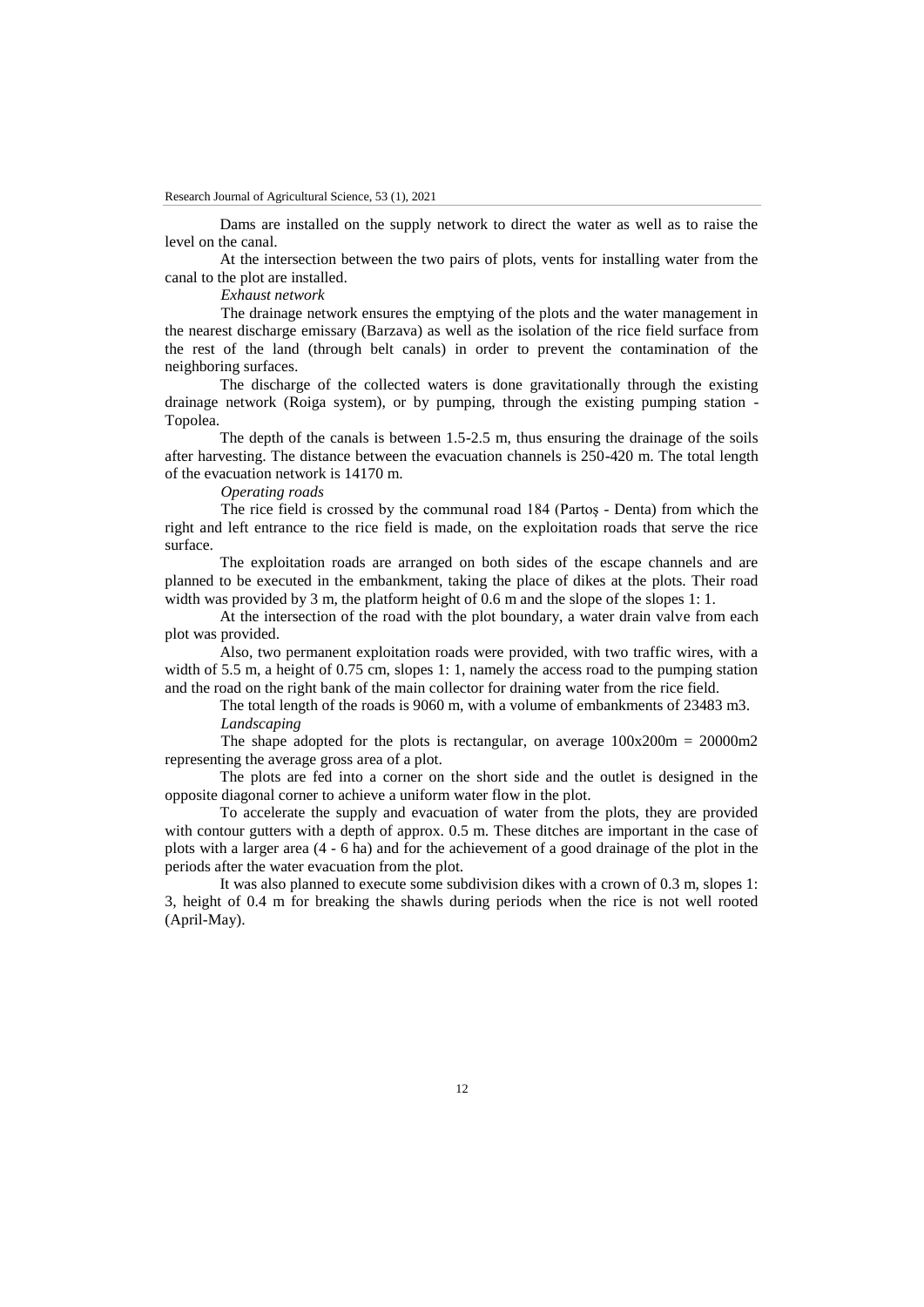### **RESULTS AND DISCUSSION**

## *The influence of irrigation on ground water*

In the non-irrigated area, the groundwater level varies between 2-3 m. In the plot used as rice paddy from the beginning of the 19th century, the groundwater was identified at 1.5 m, and in the plot used as rice paddy since 1932, at 1 , 7 m.

The irrigation system is provided with drainage channels that collect quickly and lead the infiltration waters to the Barzava river, thus determining the maintenance of the groundwater level at a constant depth. Because of this, wilting processes do not take place.

At some distance from the rice field, groundwater was identified at the same depths (1.6 - 1.7 m) due to the hydrostatic pressure excited by the water layer in the rice field.

# *Changes in the morphological features of soil profiles*

Submerged irrigation applied for a long time (100 years) produced important changes in soil profile. The soil took on a blackish color, bearing the imprint of the pseudogleization and glaze processes, manifested with intensity. Calcium carbonate has been deep leached, the horizon of hydroaccumulation has been prolonged and horizon 3 is marked by reduction processes. Horizon C dropped from 94 cm to 150 cm.

In the irrigated area for 25 years, the reduction processes are lower, the level of leaching of calcium carbonate is lower from 40 to 100 cm, the horizon B has lengthened by approx. 30 cm, and the level of  $CaCO<sub>3</sub>$  concretion formation ranged from 100 to 140 cm.

# *Changes of the physical properties of soils*

*a) Particle size composition*

The processes of alteration of the mineral matter, intensified under the prolonged influence of the water in the soil mass, determined the crushing of the mineral fragments and of the finer texture.

In the irrigated profile for 120 years the proportion of sandy fraction decreased by 8.8 - 7.4% to 120 cm depth, the clay fraction (less than 0.002 mm) by 8.5 - 19.9%.

The biggest differences between the clay proportions are registered based on the soil profiles leading to the modification of the soil species from clayey to clayey.

In the irrigated soil for 25 years the differences from the control are much smaller, but still noticeable. There are differences of clay from the control of 0.7 - 5.0% by a light leaching without highlighting accumulations in the B horizon.

Here the index of textural differentiation exceeds 1.4 compared to 1.25 as achieved in the control, which indicates an obvious evolution, quite fast of the pedogenetic processes in stopping.

In both cases we consider that the granulometric composition of the soils in the area is very suitable for submerged rice cultivation, as the higher clay content, constant below the depth of 50 cm, ensures the maintenance of water at the soil surface.

|--|--|

| Oranufoliicufe aharvsis or "hon-migated son from Danioe fice ficid |      |      |      |      |      |      |      |  |  |
|--------------------------------------------------------------------|------|------|------|------|------|------|------|--|--|
| Depths (cm)                                                        | 20   | 39   | 50   | 88   | 100  | 143  | 220  |  |  |
| Coarse sand $(2.0 - 0.2$ mm) %                                     | 3,9  | 3,1  | 3.2  |      | 1.2  | 1.0  | 0.4  |  |  |
| Soft sand $(0.2 - 0.02$ mm) %                                      | 35.2 | 34.0 | 25.5 | 26.6 | 23.8 | 21.1 | 36.3 |  |  |
| Dust $(0.02 - 0.002$ mm) %                                         | 26,3 | 24.2 | 29.4 | 26.8 | 25.3 | 27.7 | 26.0 |  |  |
| Clay 2 (under $0.002$ mm) %                                        | 34.6 | 38.7 | 41.9 | 45.5 | 49.7 | 50.2 | 38.3 |  |  |
| Physical clay (under 0.01 mm) %                                    | 47,7 | 50.7 | 57.4 | 59.7 | 62.4 | 65.9 | 51.3 |  |  |

Granulometric analysis of non-irigated soil from Banloc rice field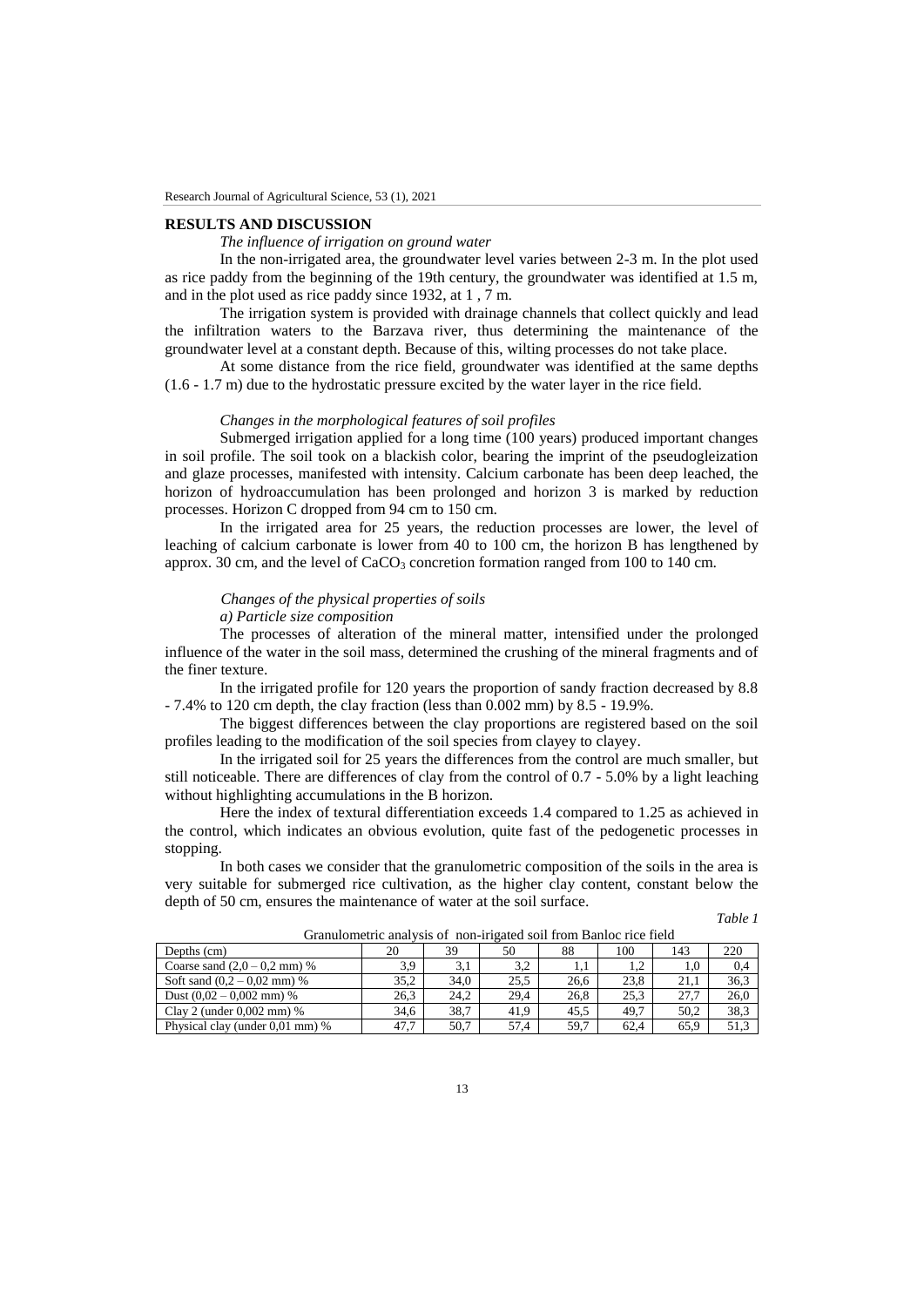*Table 2*

Granulometric analysis of irigated soil for 25 years from Banloc rice field

| Depths (cm)                       | 20   | 40   | 80   | 110  | 140  | 200  |
|-----------------------------------|------|------|------|------|------|------|
| Coarse sand $(2.0 - 0.2$ mm) %    | 4.0  | 5.0  | 5.2  | 2,0  | 0.8  |      |
| Soft sand $(0.2 - 0.02$ mm) %     | 35,0 | 34.5 | 30,1 | 22.2 | 23.8 | 33.2 |
| Dust $(0.02 - 0.002$ mm) %        | 27.1 | 25.9 | 23.9 | 24.6 | 25.8 | 29,3 |
| Clay 2 (under $0.002$ mm) %       | 33,9 | 34.6 | 40.8 | 51.8 | 49.6 | 36.1 |
| Physical clay (under $0.01$ mm) % | 48,7 | 48.6 | 53.7 | 65,0 | 65,1 | 49.8 |

*Table 3*

| 1115500000000011101             |               |      |      |      |      |      |      |  |
|---------------------------------|---------------|------|------|------|------|------|------|--|
| Depths (cm)                     | 20            | 40   | 60   | 80   | 100  | 120  | 150  |  |
| Coarse sand $(2.0 - 0.2$ mm) %  | $\mathcal{L}$ | 1.6  | 1.5  |      | 1,3  | 4.2  | 6.3  |  |
| Soft sand $(0.2 - 0.02$ mm) %   | 21.3          | 24.5 | 27.3 | 29.3 | 21.1 | 27.8 | 31.7 |  |
| Dust $(0.02 - 0.002$ mm) %      | 31.6          | 27.3 | 24.4 | 22.4 | 28.1 | 16.7 | 5,5  |  |
| Clay 2 (under $0.002$ mm) %     | 45.4          | 46.6 | 46.8 | 47.1 | 49.5 | 51.3 | 56,5 |  |
| Physical clay (under 0.01 mm) % | 49.5          | 51.3 | 57.1 | 58.9 | 61.0 | 63.8 | 64.5 |  |

Granulometric analysis of irigated soil for 120 years from Banloc rice field

#### *b) Water stability of structural components*

It is generally good, resulting from the favorable interaction between clay and humus, calcium, found in the soil in balanced proportions.

Soil irrigated by submersion for 120 years is characterized by a very good degree of structuring, especially at a depth of 0-40 cm. The same thing was observed in the irrigated plots for 25 years, but in a smaller proportion here the structural aggregates being more fragmented.

In both cases, the structure of the irrigated soils deteriorates in depth compared to the control where they remain constant.

It is assumed that the good structure is due to the fragmented roots of grass plants grown here exclusively, the good quality of irrigation water, but especially the influence of iron colloids. These present in large quantities act in complex with clay and humus, giving the structural elements an increased stability following dehydration during dry periods of emergence.

The phenomenon can also be attributed to the well-represented clay-humic complex, calcium mullus humus or ulminic acids, resulting from anaerobic processes under the action of heterotrophic bacteria that related to di or trivalent elements (Fe) ensure the stability of structural aggregates.

The structural aggregates of irrigated soils have specific shapes compared to nonirrigated ones, with flat faces, sharp edges and corners that favor a more inclined soil placement with repressions on other physical or hydrochemical properties.

In future research, it is expected to study micromorphological details that will surely lead to edifying conclusions on the rhythm and type of migration of components in different stages of evolution of the researched soils.

#### *c) Apparent density, total porosity and aeration porosity*

Apparent density, total porosity and aeration are normal for all three soils considered (control, irrigated 120 years and irrigated 25 years) in the layer 0-20 cm.

Under this layer the above mentioned properties deteriorate rapidly. In the interval 30- 100 cm, in both profiles from irrigated soils, very high apparent densities were identified 1.53 - 1.60 g / cm3 indicating an accentuated settlement that diminished the total porosity to 43-39%,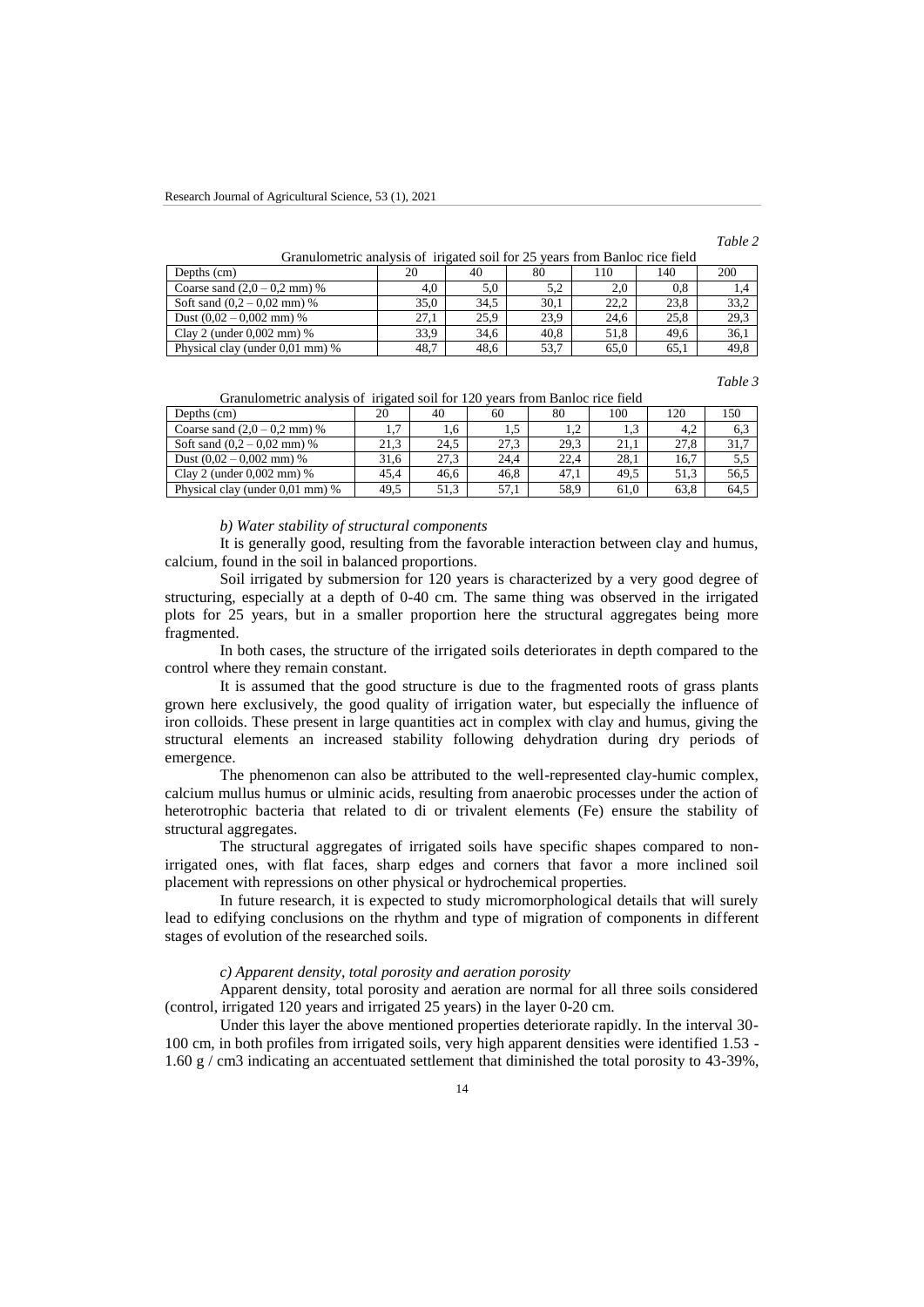the increase of the settlement degree of the soil is largely due to the lacquering process, with repercussions on the structure, in terms of size, shape and placement of aggregates.

The degree of compaction of the soil irrigated by submersion for 120 years is higher starting right from the surface, the values of the apparent densities vary between 1.33 g / cm3  $(0-10 \text{ cm})$  and  $1.68 \text{ g}$  / cm3 (40- 50 cm). The fine texture, the irrigation water and the groundwater as well as the heavy agricultural machines that, in wet autumns, trample the land during harvesting and plowing, causing excessive settlements (table: 4,5,6; fig. 1) also contribute to this situation. ).

The high values of the apparent densities correspond to small values of the total porosity. The latter varies between 50 - 46% in the plowed layer of irrigated soil (120 years) and then up to 37% in depth (table: 4,5,6; fig. 2).

The aeration porosity is medium to low in the first 20 cm (14.8 - 5.7%) for the soil irrigated by submersion 120 years and good for the non-irrigated soil (27.5%). Below 20 cm the aeration porosity is zero from 20 cm down to the soil irrigated by submersion for 120 years becoming zero only at 70 cm (table: 4,5,6; fig. 3).

The low degree of aeration of these soils explains the intense reduction processes that take place in its mass.

Thus, the need arises to loosen at various depths at intervals of at least three years.

*Table 4*

The variation of Apparent density, Total porosity, Aeration porosity on non-irigated soil from Banloc rice field

| Depths (cm)                      | 20          | 30       | 50  | 80  | 100    |
|----------------------------------|-------------|----------|-----|-----|--------|
| Apparent density - DA $(g/cm^3)$ | 1.18        | ن ر.     | .48 | .48 | ر ر. د |
| Total porosity - $PT$ (%)        |             | ാറ<br>эŏ | 40  | 41  | 38     |
| Aeration porosity - PA (%)       | 222<br>ے۔دے | <u>.</u> | ر…  | -0  | 4.U    |

*Table 5*

The variation of Apparent density, Total porosity, Aeration porosity irigated soil for 25 years from Banloc rice field

| Depths (cm)                        | 20   | 40  | 80   |            | 40       |
|------------------------------------|------|-----|------|------------|----------|
| Densitate aparentă - DA $(g/cm^3)$ | 1,39 | .48 | 1.54 | Fп<br>ر. د | 1.60     |
| Porozitate totală - PT (%)         | 46   |     | 39   | 38         | no<br>20 |
| Porozitatea de aeratie - PA (%)    | 13,0 | 0.1 | ۰.۱  |            |          |

*Table 6*

The variation of Apparent density, Total porosity, Aeration porosity irigated soil for 120 years from Banloc rice field

| Depths (cm)                        | 20   | 40   | 60   | 80   | 100            |
|------------------------------------|------|------|------|------|----------------|
| Densitate aparentă - DA $(g/cm^3)$ | .42  | .66  | .68  | 1.67 | 1,66           |
| Porozitate totală - PT (%)         | 44.1 | 34.9 | 34.1 | 33.5 | $\sim$<br>33.O |
| Porozitatea de aeratie - PA (%)    | 9.9  | 1.8  | J.Z  |      |                |

*c) Water permeability*

As a natural consequence of the increase in soil compaction and the narrowing of pore volume, the permeability of soils in irrigated plots has gradually decreased since the surface:

In non-irrigated soil it is good, and in irrigated soil it is moderate for 25 years and 120 years. Deep permeability worsens over the entire profile.

Expressing the permeability through the final speed of water infiltration in the mentioned layers, it results that, between 0-20 cm, it decreases in the irrigated soil from 38 to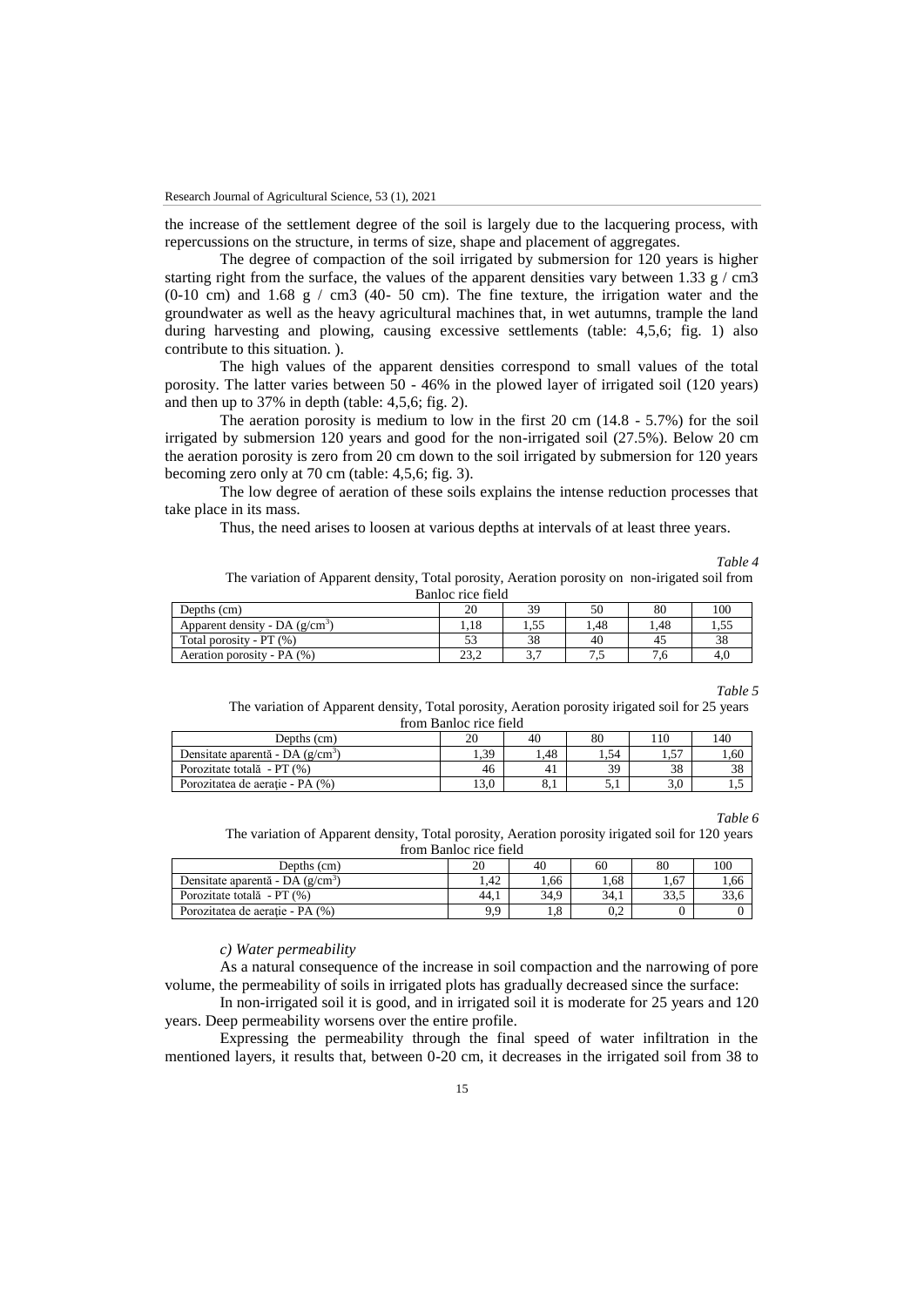26 mm / h, in the irrigated soil for 25 years, from 38 to 22 mm / h and in the irrigated soil 120 years from 38 to 12 mm  $/$  h (fig. 4).



Fig. 1 Infiltration rate variation

In depth it reaches 9 mm / h in non-irrigated soil, 6 mm / h in irrigated soil for 25 years and 5 mm / h in 120-year irrigated soil.

Although the soil of a rice field must not have too high permeabilities, in order to keep the soil flooded without heavy losses by infiltration, it is necessary to improve it, at least in the upper part, in order to influence the biochemical processes in a positive way.

### **CONCLUSIONS**

Submersion irrigation applied at different time intervals, has contributed to raising the groundwater level and to significant changes in morphological, physical and chemical properties as follows:

- pseudogleization on a depth from 80 to 120 cm;

- intensification of the glazing process;

- lowering the effervescence level by 60 and 160 cm respectively and deepening the layer with large calcareous neoformations;

- elongation of horizon B by 30-60 cm;

- easy migration of clay on the profile with the increase of the index of textural differentiation from 1.25 to 1.40;

- making large structural aggregates;

- increase of the apparent density by 15 - 24% in the plowed layer and by 4-6% on the profile;

- reduction of the total porosity by 17 - 20% and of the aeration by 52 - 54% in the upper part of the soil;

- decrease in water permeability.

# **BIBLIOGRAPHY**

BERTICI, R., GROZAV, A., ROGOBETE, G., & ȚĂRĂU, D. 2012 - Experimental research of vertic phenomena during of 45th years in Cheglevici-Romania. Analele Univ. din Craiova, Edit. Universitară.